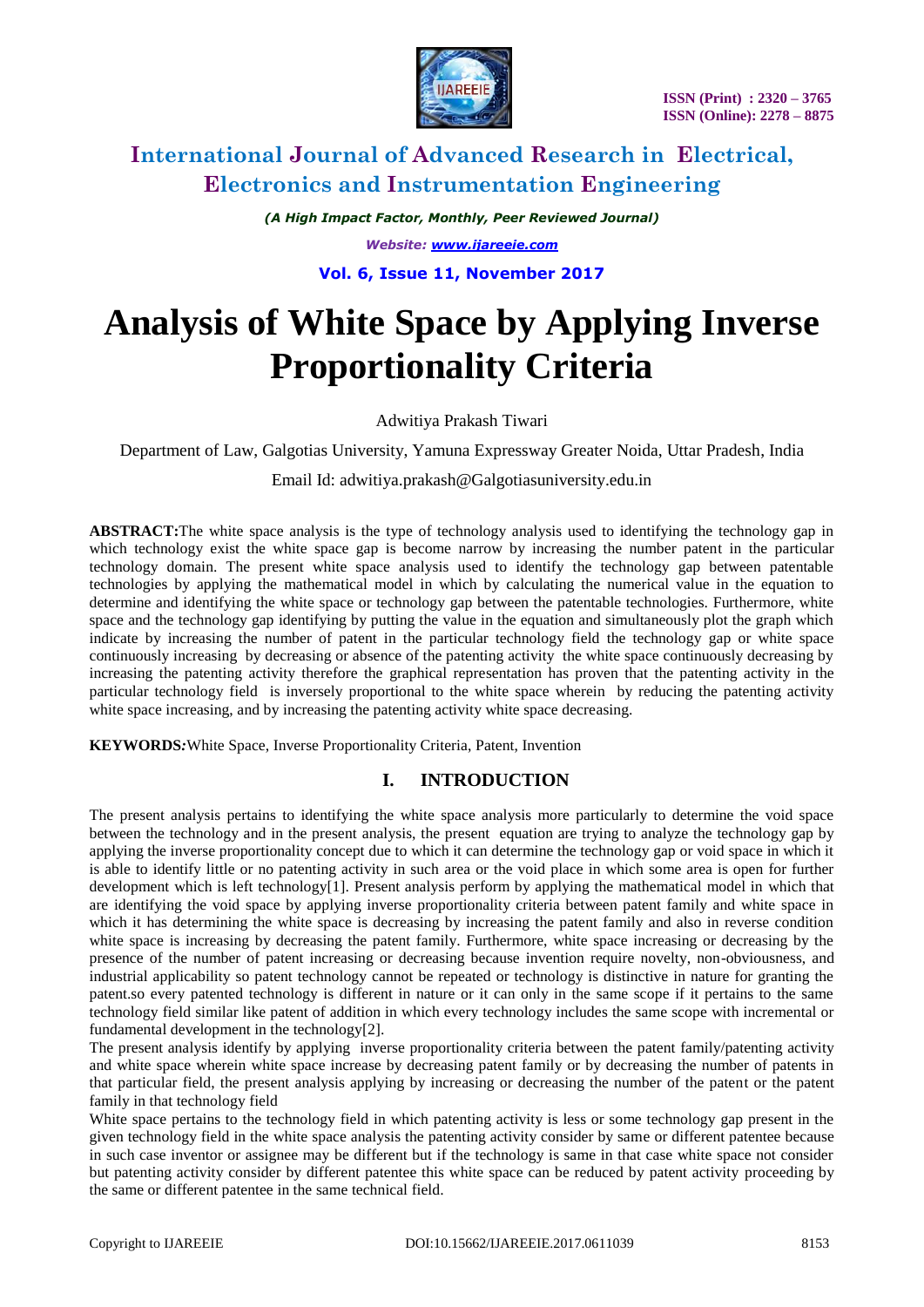

*(A High Impact Factor, Monthly, Peer Reviewed Journal)*

*Website: [www.ijareeie.com](http://www.ijareeie.com/)*

#### **Vol. 6, Issue 11, November 2017**

Patent family: there is the various type of patent family such as priority-based family in which patent application is filling in multiple countries and claim the priority of earliest patent that type of patent family is legal patent family in which patent application filled in office of first filing and claim the priority date of earliest application by other subsequent patent application. Another type of patent family is a non-legal type of patent families such as technical patent family in which patent family relation exist without claiming the priorities that type of patent family includes domestic patent family PCT patent family and the technical patent family includes an application for the same invention filled in the different country without claiming priority date patent of addition or divisional patent application etc.[3].

Patent of addition: The patent of addition pertains to the national second filling as well as technical improvement of parent patent. The patent of addition grant after by granting the parent patent and the term of the patent of addition is the same as parent patent in the case of present technique most of the white gap reducing by applying the patent of addition in after filling the main application. Patents of addition perform the key role to avoid the void place of the patenting technology[4].

Divisional application: the divisional patent application is filed due to lack of unity of invention in which case a patent application includes more than one invention in a single application which do not link with each other so the application requires to split into two or more application because patent office requires to search more than one invention in fees of one invention due to this patent office not happy to carry out more than one examination in fees of one invention so patent application requires to split require more than one application. The divisional application can be filled at any time on the direction of the controller before the grant of the main patent application[5].

The patenting activity pertains to a number of patent filling in the same technology field due to which a patenting portfolio develop in the same technology domain which is used to restrict other to filing a patent in that particular technology field in the patenting activity anyone can file the patent in the same technology field in the presence of more patenting activity patent white space reducing.

### **II. RESEARCH QUESTION**

- **1)** How to present technique can easily be understood by other person who not is person skilled in the art?
- **2)** Does the present analysis identify the white space between the technology gaps?
- **3)** Does mathematical equation easily establish the white space?

### **III. REVIEW OF LITRACTURE**

The various method present to identify the white space between the technology by including the technology trend analysis and a patent landscaping analysis which is used to analyze the technology and particular belonging technology .the primary factor of white space analysis to identify the gap and then identify how to the technology gap has to be filled the identified gap helps to further research in that particular technology .the white space is the space in the technology where the invention is an absence or little presence of technology in the patenting activity or less patenting activity is present[6]. Due to less patenting activity present, there may be a large possibility to present new technology in that particular white space. White space analysis is used to provide a good competitive advantage by finding less patenting activity in a particular technical field.

The absence of new patenting technology or less technology patenting activity there may be large gap present in between the technology field in order to identify the particular technology in particular white space so if the one technology having the large scope in the field so by identifying white space for that technology the competitive advantage can be identified by analysis of white space in the technology[7].

### **IV. METHODOLOGY**

The present analysis pertains to determining the white space or technology gap by applying the inverse proportionality criteria in which it has to be determine that white space or void space are decreasing for the particular technology by increasing the patenting activity or by increasing the patent family on that patented technology field .the present technique is used to identify the white space in the particular technology domain by analyzing the number of patenting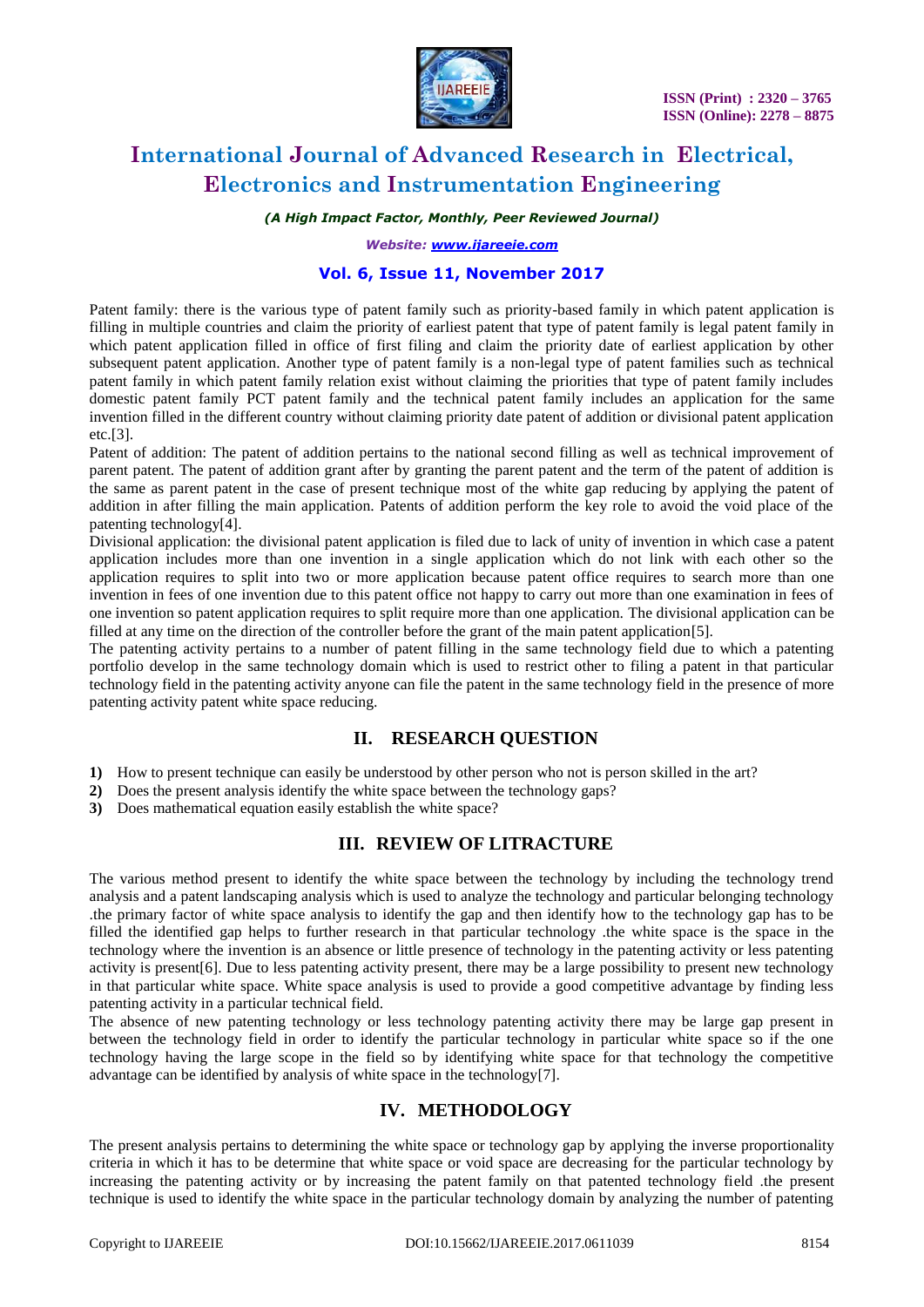

*(A High Impact Factor, Monthly, Peer Reviewed Journal)*

*Website: [www.ijareeie.com](http://www.ijareeie.com/)*

#### **Vol. 6, Issue 11, November 2017**

activity present or not present in that technology domain if a large number of patenting activity present in that technology domain then the presence of white space will be less which is identifying by analyzing the number of patent filing present in technology domain and number patent family present. In the present calculation it is need to also analyze the patent filled by another inventor in the same technology field to determine the white space because inventor or assignee may be different but technology domain may be the same

*Instrument:* 

The terms such as presence or absence of the patenting activity is determined in form of patent family or patenting activity done in the same technology field by same or different inventor defined as "y" if patenting activity present it should be mention of in term of presence of technical patent family or patenting activity as "y" and if patenting activity not present it should be mention in term of –"y" similarly if the white space present it should be mention in term of "x" which belongs to the absence of patent family and patenting activity and if white space is not present it should be mention in term  $-$ "x".

 $x_{white\ space}$  = indicate presence of white space.

 $-x_{white\ space}$  =indicate absence of white space.

 $y_{pattern\,family}$  =indicate presence of patenting activity (patent family).

 $-y_{pattern\; family}$  = indicate absence of patenting activity (patent family).

*Data analysis:*

The present analysis pertains to white space analysis by identify the white space present or not between the technology field if the white space or technology gap present that is indicated by positive term of "x" and if white space not present in the technology that is mentioned with  $-\alpha x$ " similarly if the patenting activity of technology field present or patent family present that is mentioned as "y" and if patenting activity not present or patent family not present that is mentioned as  $-$ "y".

 $(-x_{white\ space} + x_{white\ space})$  White space =  $(-y_{pattern\ family} + y_{pattern\ family})$  Patent family

Equation 1

If the white space is present so  $x_{white\ space}$  will be present and  $-x_{white\ space}$  not present.

So  $x_{white\ space}$  = x white space present

 $-x<sub>white</sub>  $\frac{1}{2}$  = -x =0 white space not present$ 

And if patent not present  $y_{pattern\,family}$  not present, and  $-y_{pattern\,family}$  present

 $-y$ <sub>patent family</sub> =-y patent family or patenting activity not present

 $y_{pattern\, family}$  =y=0 patent family or patenting activity present

By putting value in equation 1

 $(-x + x)$  white space  $= (-y + y)$  patenting activity (patent family).

**Condition 1** 

White space present and the patent family or patenting activity not present.

 $(-0+x)$  white space  $=(-y+0)$  patent family or patenting activity.

So,  $x$  white space  $=$  ( $-y$ ) patent family or patenting activity not present

Both side add 1

(x+1) white space =(-y+1) patent family or patenting activity -------------equation 2 So assume  $x = n-1$ ,  $y = n-1$ 

Put the value of  $x = n-1$ ,  $y = n-1$  in equation 2

 $(x+1)$  white space  $=(-y+1)$  patent family or patenting activity

 $(n-1+1)$  white space =  $(-(n-1)+1)$  patent family or patenting activity

(n-1+1) white space = (-n+1+1) patent family or patenting activity -----------equation 3

n is indicating the number of patenting technology in that field in presence of 1 technology field.

Assume n=o

So result for n=0

 $(0-1+1)$  white space =  $(-0+1+1)$  patent family or patenting activity

0 white space  $= 2$  patent family or patenting activity

Assume n=1

 $(n-1+1)$  white space =  $(-n+1+1)$  patent family or patenting activity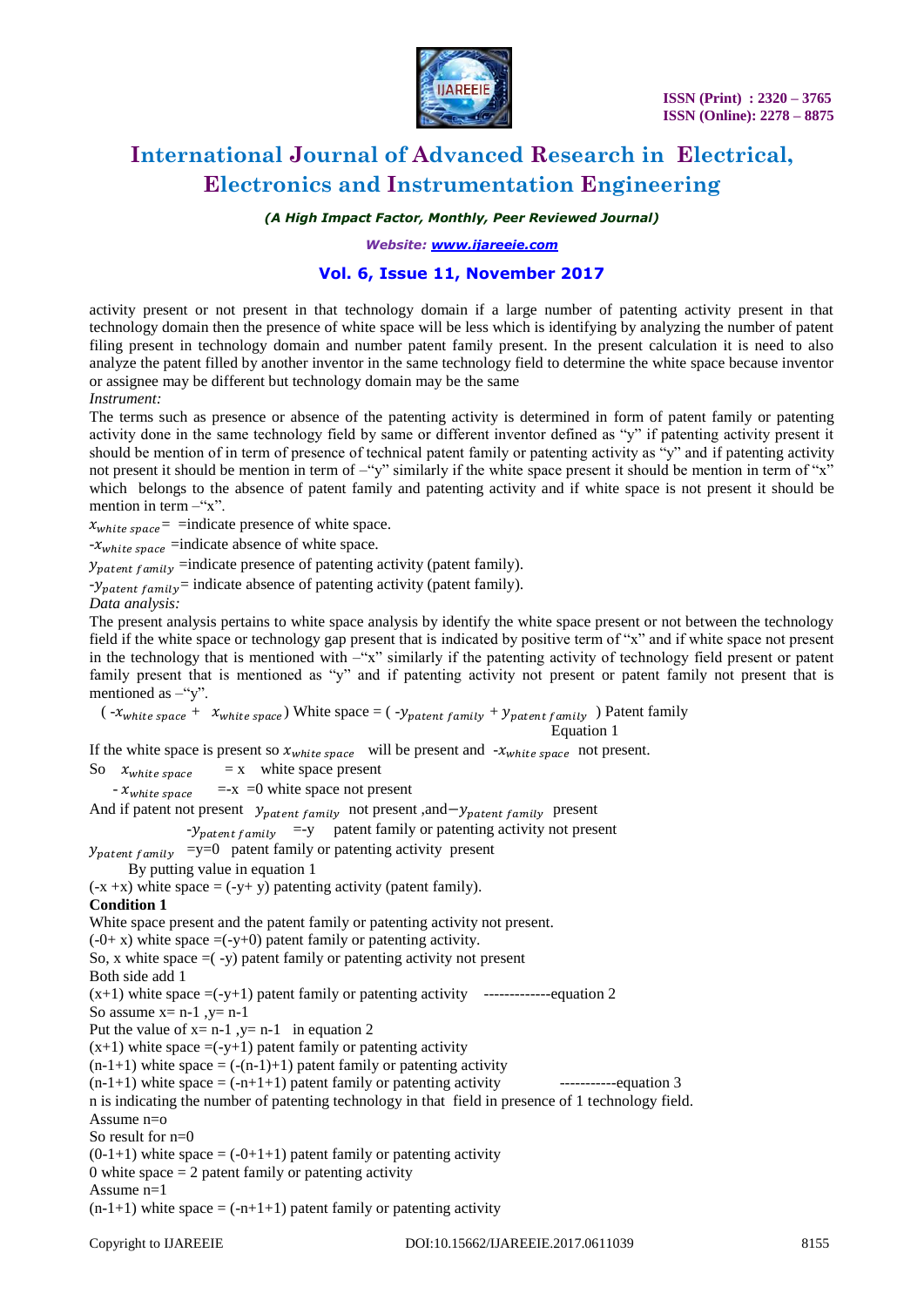

*(A High Impact Factor, Monthly, Peer Reviewed Journal)*

*Website: [www.ijareeie.com](http://www.ijareeie.com/)*

### **Vol. 6, Issue 11, November 2017**

 $(1-1+1)$  white space =  $(-1+1+1)$  patent family or patenting activity 1white space =1 patent family or patenting activity Assume  $n=2$ 

 $(n-1+1)$  white space =  $(-n+1+1)$  patent family or patenting activity

 $(2-1+1)$  white space =  $(-2+1+1)$  patent family or patenting activity

2 white space  $= 0$  patent family or patenting activity

Assume  $n=3$ 

 $(n-1+1)$  white space =  $(-n+1+1)$  patent family or patenting activity.

 $(3-1+1)$  white space =  $(-3+1+1)$ 

3 white space  $= -1$  patent family or patenting activity.

Assume n=4

 $(n-1+1)$  white space =  $(-n+1+1)$  patent family or patenting activity.

4 white space = -2 patent family or patenting activity.

So from the above equation it is find that white space increasing by reducing patenting activity or technical patent family.



**Figure 1: White Space Present but Patent Family/Patenting Activity not present**

#### **Condition 2**

White space not present and patent family or patenting activity present.  $(-x + x)$  white space =  $(-y + y)$  patenting activity (patent family)  $(-x+0)$  white space  $= (-0+y)$  patent family or patenting activity present. -x white space = y patent family or patenting activity present. Both side add 1  $(-x+1)$  white space =  $(y+1)$  patent family or patenting activity. Put x= n-1 or y= n-1 wherein n pertains to number of patent present or not present in particular technology domain.  $(-n-1) +1$ ) white space =  $(n-1+1)$  patent family or patenting activity. Assume  $n=0$  $(-(0-1)+1)$  white space =  $(0-1+1)$  patent family or patenting activity. 2 white space  $= 0$  patent family

Assume n=1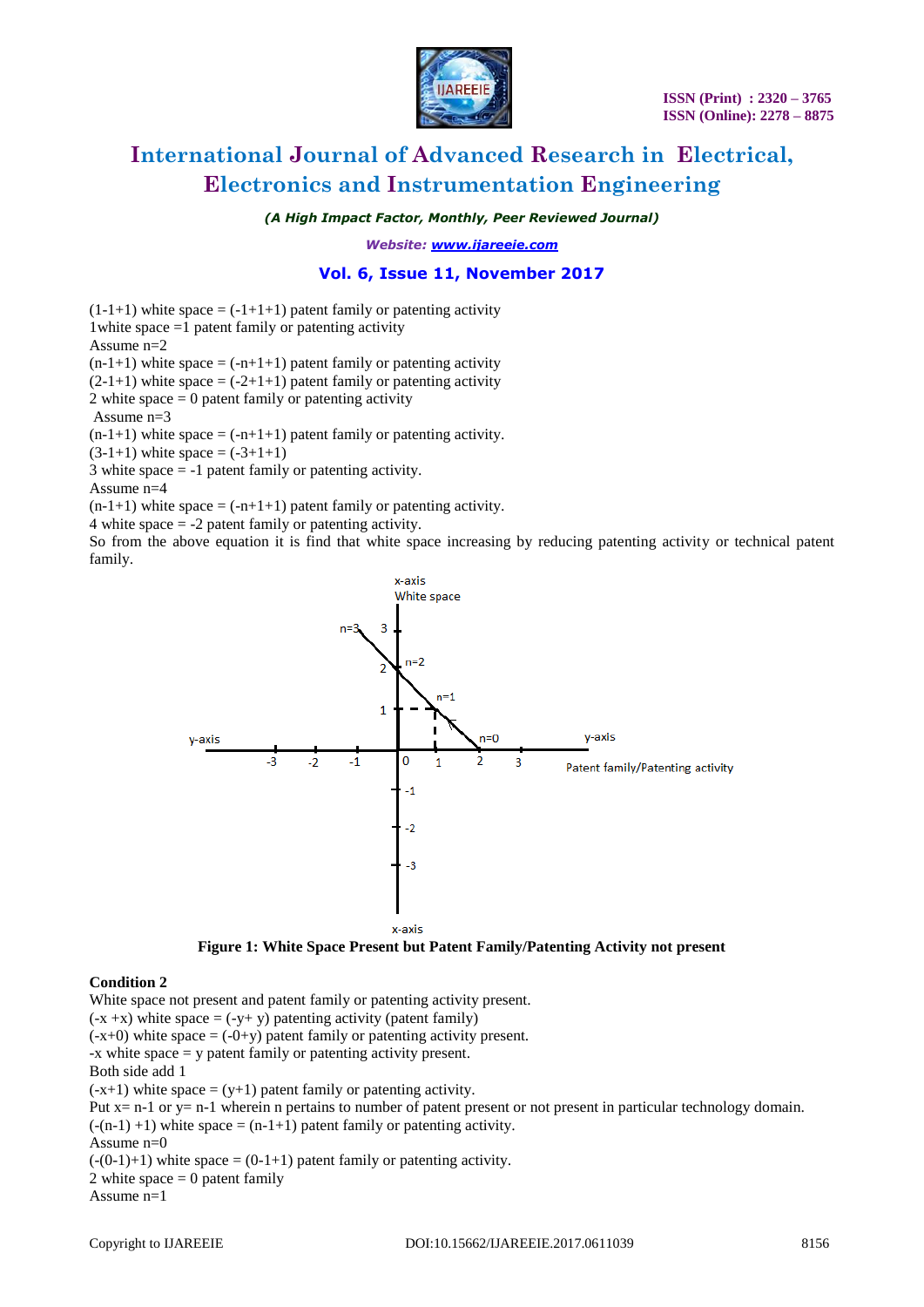

*(A High Impact Factor, Monthly, Peer Reviewed Journal)*

*Website: [www.ijareeie.com](http://www.ijareeie.com/)*

#### **Vol. 6, Issue 11, November 2017**

 $(-n-1) +1$ ) white space =  $(n-1+1)$  patent family or patenting activity.  $(-(1-1)+1)$  white space =  $(1-1+1)$  patent family or patenting activity. 1 white space =1 patent family or patenting activity. Assume n=2  $(-n-1) +1$ ) white space =  $(n-1+1)$  patent family or patenting activity.  $(-(2-1)+1)$  white space  $=(2-1+1)$  patent family or patenting activity.  $(-2+1+1)$  white space  $=(2-1+1)$  patent family or patenting activity. 0 white space =2 patent family or patenting activity. Assume  $n=3$  $(-n-1) +1$ ) white space =  $(n-1+1)$  patent family or patenting activity.

 $(-3-1)+1$ ) white space  $=(3-1+1)$  patent family or patenting activity.

 $(-3+1+1)$  white space  $=(3)$  patent family or patenting activity.

-1 white space =3 patent family or patenting activity.

Assume n=4

 $(-n-1) +1$ ) white space =  $(n-1+1)$  patent family or patenting activity.

 $(-(4-1)+1)$  white space =  $(4-1+1)$  patent family or patenting activity.

 $(-4+1+1)$  white space  $=(4)$  patent family or patenting activity.

-2 white space = 4 patent family or patenting activity.

From the above results it is identify that the white space is decreasing by increasing the patent activity or patent family Assume n=5

 $(-n-1) +1$ ) white space =  $(n-1+1)$  patent family or patenting activity.

 $(-(5-1) + 1)$  white space =  $(5-1+1)$  patent family or patenting activity.

 $(-5+1+1)$  white space= (5) patenting activity or patent family or patenting activity.

-3 white space =5 patenting activity or patent family or patenting activity.



White space not present but patenting activity/patent family present

#### **Figure 2: White Space Not Present but Patent Family/Patenting Activity present**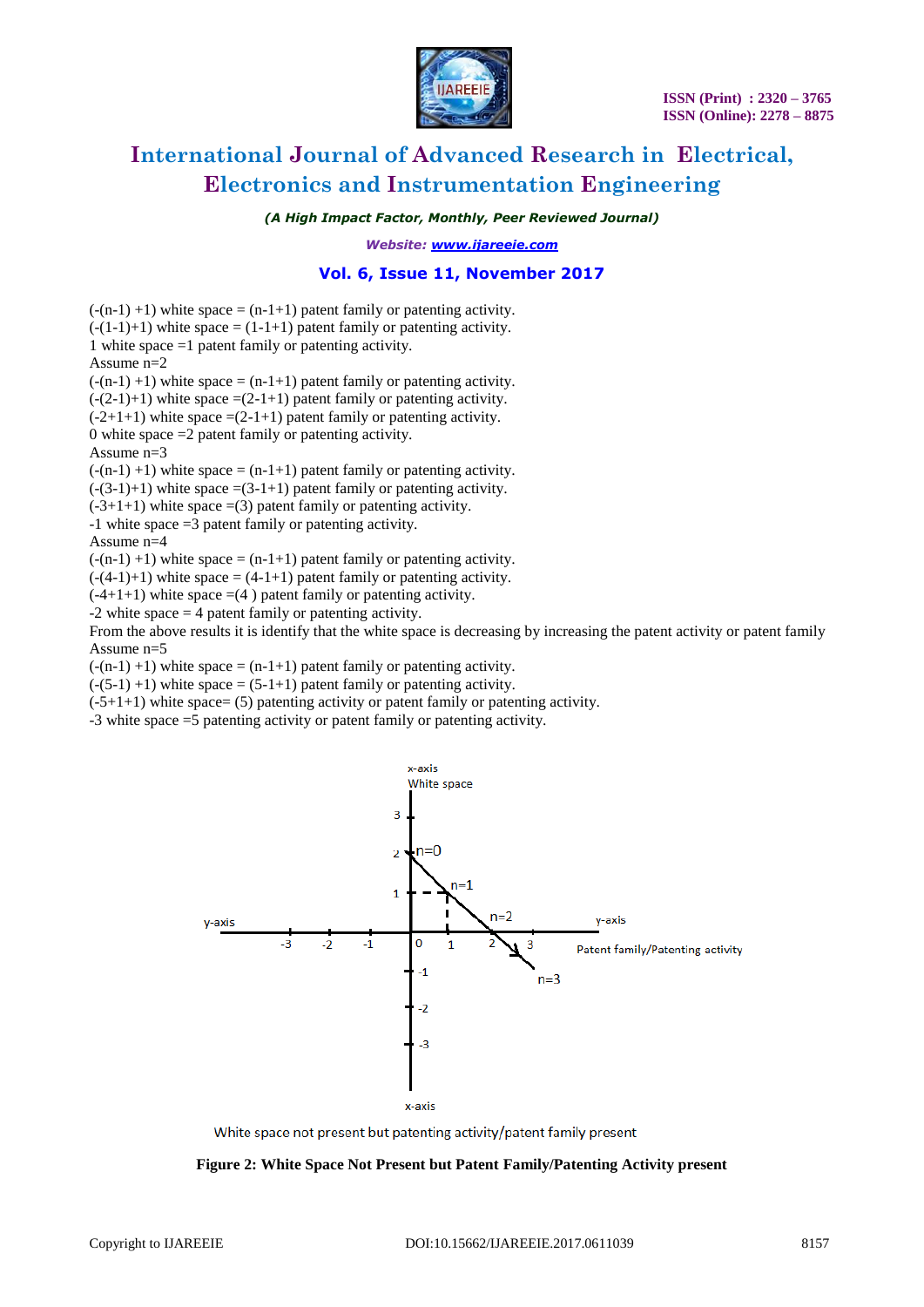

*(A High Impact Factor, Monthly, Peer Reviewed Journal)*

*Website: [www.ijareeie.com](http://www.ijareeie.com/)*

#### **Vol. 6, Issue 11, November 2017**

From the above analysis of the equation, it is identify that white space is inversely proportional to the patent family or patenting activity by means of if the technical patent family increasing white space are reducing. White space  $\propto^{-1}$  Patent family (Patenting activity)

## **V. RESULT**

The present technique pertains to white space or void space analysis in which identify the void space in the absence of patenting activity in the particular technical field or by the absence of patent family in that technology. from the above analysis it is determined the by increasing the number of the patent in any technology the white space on that technology are reducing .from the above calculation and analysis it is also proved that white space reduced by increasing the patenting activity in any particular technology field in an above graph shown that x-axis is assumed to be for white space analysis and the y-axis is assumed for the patenting activity or for patent family.

From the above graphs 1 it is indicated that the white space is present which is shown by the x-axis and patenting family is not present which is shown by y-axis wherein n indicated that presence or absence of patenting activity or white space for both white spaces and patenting activity the n having the same value for each case assume for graph 1 value of n is increasing 0,1,2,3 which indicate the white space is present and increasing and same time patenting activity not increasing or reducing which means if the patenting activity not present than white space present. Similarly, another graph indicated that white space reducing by increasing the patenting activity in which the x-axis indicates the white space and y-axis indicate the patenting activity or patent family and value of n still increasing in order as like 0,1,2,3 so that show the white space reducing by increasing the patenting activity. Hence from the above equation it is identifying the white space are reducing by increasing the patenting activity in the particular technology domain and the white space is increasing in the absence of patenting activity in that particular field.

### **VI. CONCLUSION**

The present analysis is used to identifying the presence or absence of white space in any particular technology domain by implementing the present technique .the present technique performs by applying the numeric value of  $n=0, n=1, n=2, n=3$  in the given equation to identify the white space wherein the white space is decreasing by increasing the patenting activity in the particular technology field or by increasing the technical patent family in form of patent of addition or divisional patent which increase the scope of the patent technology.

The present technique pertains to the numeric calculation for the white space analysis by the presence or absence of patenting activity or the patent family in the particular technology field if any white space is identified so that can perform the patenting activity in that particular white space to fill the technology gap between the white space.

The present technique subject to many changes and modification by the person skilled in the art for determining the more accurate results to identifying the white space .the present white space analysis technique pertains to identifying the patenting activity present or not present in the given technology field if the patenting activity present in the given technology field even if patent filled by the different person such as inventor or assignee so the white space reduced or technology gap is very less or if the patenting activity not present in that technology field then the white space is present.

#### **REFERENCES**

- [1] "WHITE SPACE ANALYSIS." http://ipassetmaximizerblog.com/how-patent-whitespace-analysis-can-set-a-company-up-forsustainable-failure/.
- [2] "White-Space in the Patent World?" https://www.levinconsultinggroup.com/white-space-analysis-for-patents/.
- [3] L. Mailänder, "Topic 3: Patent Families,".
- [4] PriyankaRastogi and Vijaya Singh, "Patent of addition." https://www.mondaq.com/india/patent/310328/patent-of-addition-anindian-perspective.11111
- [5] "Divisional application." https://www.epo.org/applying/european/Guide-for-applicants/html/e/ga\_c5\_8.html.
- [6] "White space analysis." https://www.iiprd.com/docketing-paralegal-support/white-space-analysis/.
- [7] "Inventions and Patents," p. 34.